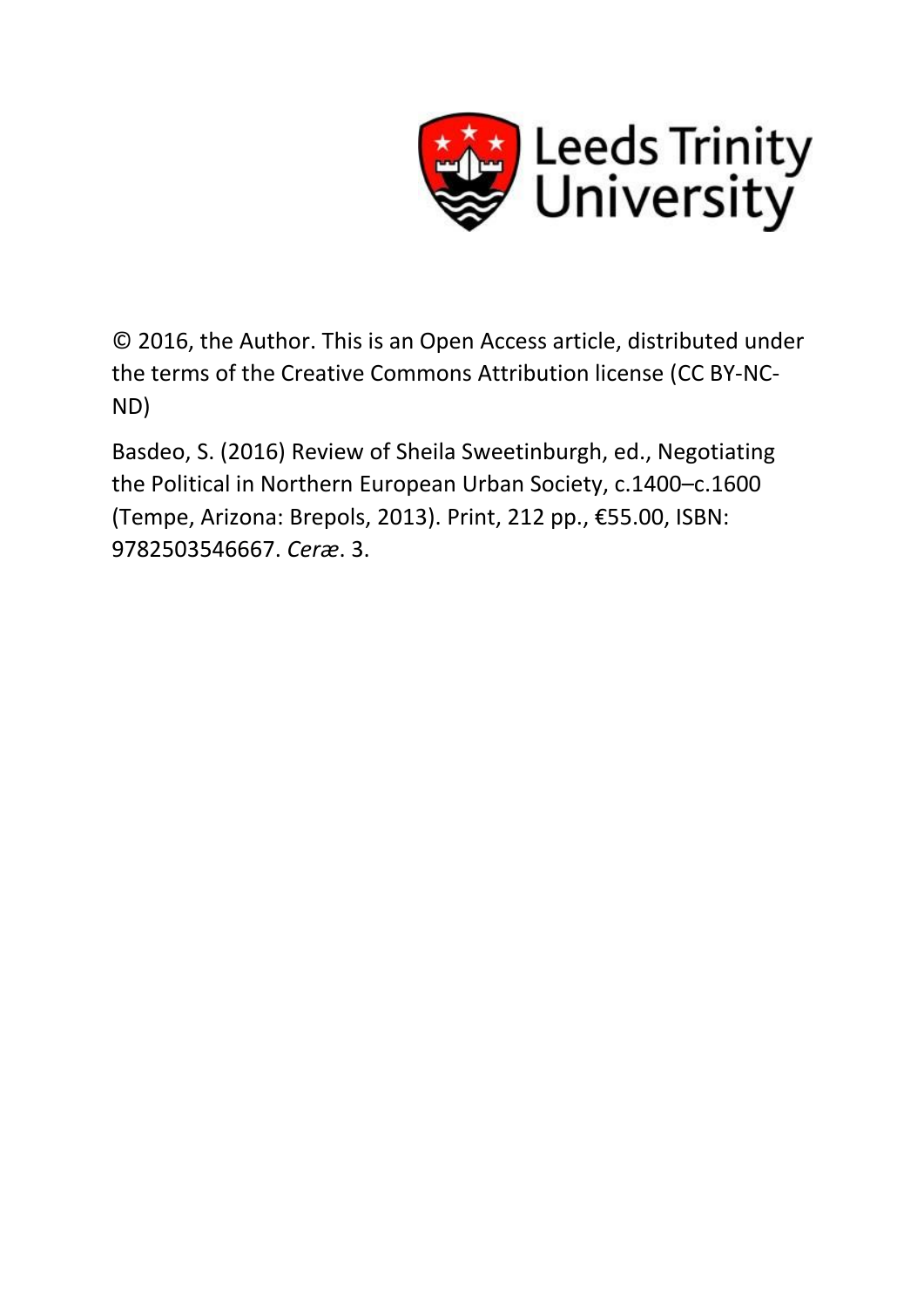**Sheila Sweetinburgh, ed.,** *Negotiating the Political in Northern European Urban Society, c.1400–c.1600* **(Tempe, Arizona: Brepols,**  *2***013). Print, 212 pp., €55.00, ISBN: 9782503546667.** Review

Sheila Sweetinburgh's edited collection of essays examines the negotiation of political identity and power in late medieval and early modern urban centres, and takes account of the growing historiographical interest in the ways that individuals and groups in late medieval and early modern society sought to 'place' themselves within larger communities (pp. 1–2). A particular strength of this work is the fact that the collection will be of interest not only to scholars who study medieval political identities, but also to early modern scholars. The period c.1400–c.1600 has been chosen, as Sweetinburgh states, because during this period towns were at the forefront of political, social, and religious changes (ibid.). This timeframe thus permits the authors to carry their conclusions further than the medieval period, and simultaneously allows the reader to see civic identity not as something static, but as something that was evolving, or, as implied by the volume's title, constantly under negotiation.

The collection of essays is certainly impressive and based upon extensive research. Despite being an exploration of civic identity, however, the essays are not dry examinations of official records, but also draw upon various forms of life writing and religious texts. Mark Merry's essay, examined in greater detail below, focuses upon the 'biography' of John Smyth that was constructed from various documents written by him and bequeathed to the Candlemas Guild after his death. Paula Simpson's essay 'The Skin of the Unjust Judge: "Negotiating the Political" in Early Modern Canterbury' examines sermons preached by the cleric, Anthony Kingsmill alongside other more traditional sources. Thus the essays in the collection bring alive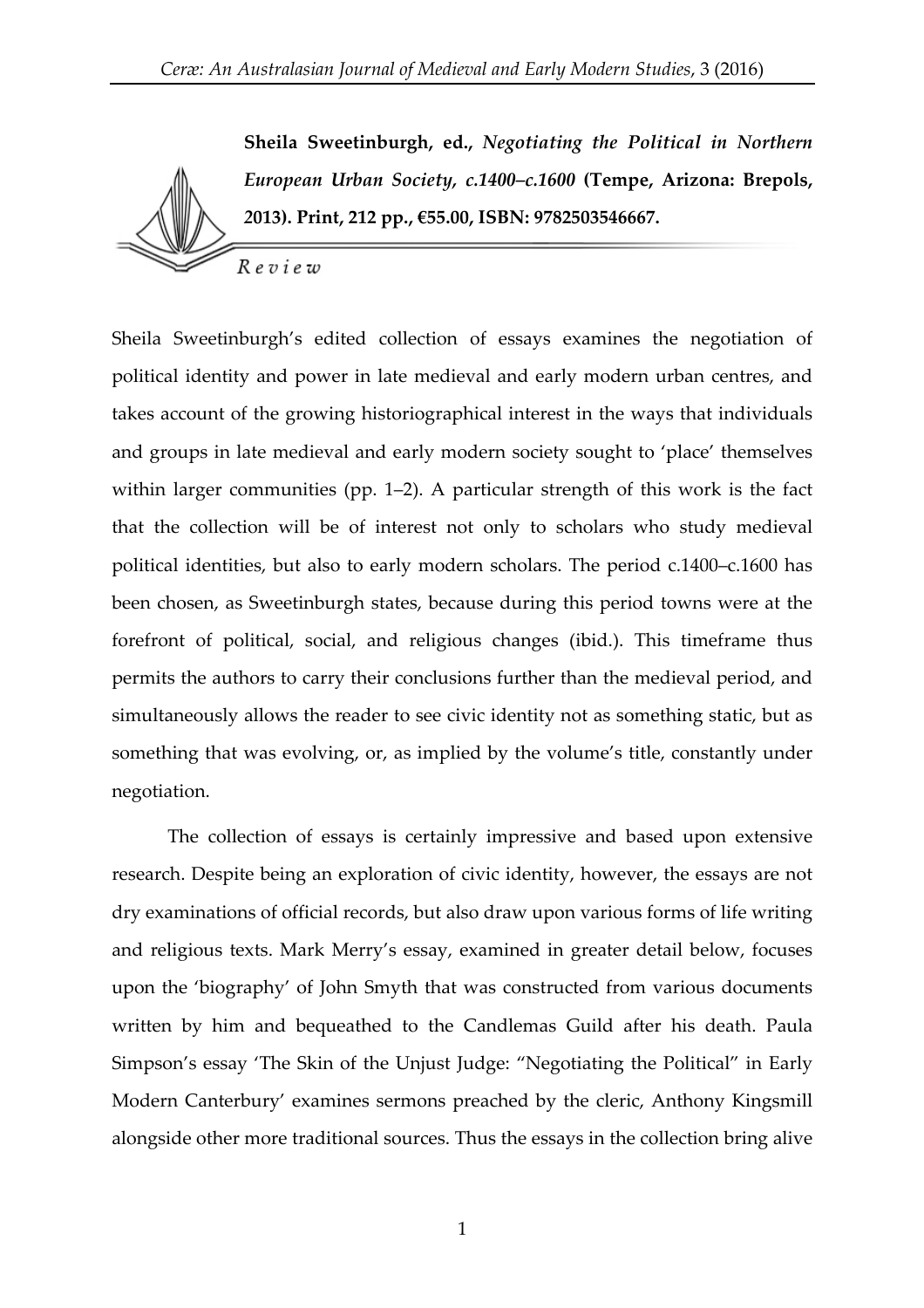the social history of the formation of urban political identities in their respective regions.

All of the essays within the volume are impressive, but two of them stand out as particularly interesting. Mark Merry's '"Specyall lover and preferrer of the polytike and common weale": John Smyth and Ideal Citizenship in Fifteenth-Century Bury St. Edmunds' illustrates how the agency of one man, John, or Jankyn Smyth, contributed to the formation of civic identity. Being a monastic borough, and governed by the Abbey of St. Edmunds, the town lacked formal civic structures. But Merry shows how Smyth's grants to the Candlemas Guild in Bury St. Edmunds set in motion the construction of a de facto civic government. After Smyth's death, the Guild managed Smyth's estates and his continuing bequests to the town, with the result that 'the grants made by Smyth to the town gave the Candlemas Guild a structure on which to base any authority it may have aspired to' (p. 34).

The second essay under scrutiny here is Serge Ter Braake's 'Brokers in the Cities: The Connections between Princely Officers and Town Officials in Holland at the End of the Middle Ages'. Beginning in the medieval period, Braake uses the following cities as a case study: Dodrecht, Amsterdam, Gouda, Delft, and Lieden. Holland, under the rule of the Hapsburg monarchy, was often taxed for wars which did not directly concern the people of Holland. To procure these funds, the Hapsburg Princes would send representatives to the cities of Holland to gain their 'consent' to the provision of these funds. As Braake shows, however, this was not simply a case of a central power exploiting a weaker power: city officials evidently knew how to 'play the system' by establishing cordial relationships with the monarch's representatives — city officials often showered these representatives with gifts — and Dutch city officials used these negotiations to serve their own interests and convince the representatives to further their respective regions' interests with the monarchy. Gradually it became unclear as to who these representatives primarily served: the cities or the monarchy. Braake then shows how the breakdown